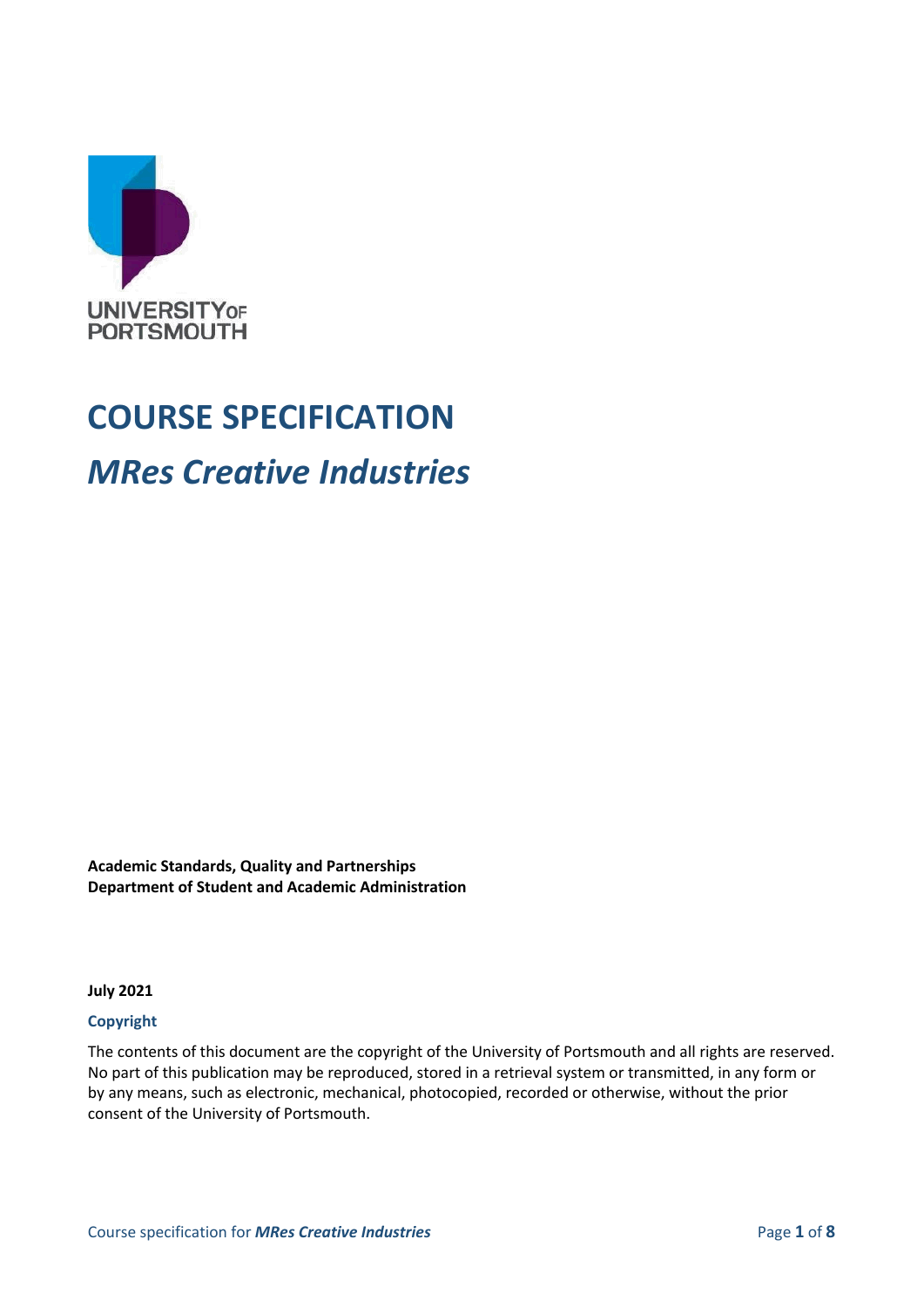# **COURSE SPECIFICATION**

| <b>Course Title</b>                                                                           | <b>MRes Creative Industries</b>                                                                                                                                                                                                                                                                                                                                                                  |  |
|-----------------------------------------------------------------------------------------------|--------------------------------------------------------------------------------------------------------------------------------------------------------------------------------------------------------------------------------------------------------------------------------------------------------------------------------------------------------------------------------------------------|--|
| <b>Final Award</b>                                                                            | <b>MRes Architecture</b><br><b>MRes Creative Practice</b><br><b>MRes Curation</b><br><b>MRes Design</b><br><b>MRes Design Practice</b><br><b>MRes Digital Curation</b><br><b>MRes Journalism</b><br><b>MRes Media Industries</b><br><b>MRes Sustainable Innovation</b><br><b>MRes Theatre Performance</b><br><b>MRes Urban Design</b><br><b>MRes Visual Culture</b><br><b>MRes Visualisation</b> |  |
| <b>Exit Awards</b>                                                                            | PGCert, PGDip                                                                                                                                                                                                                                                                                                                                                                                    |  |
| Course Code / UCAS code (if applicable)                                                       | P2600FTC, C2600F<br>P2600PTC, C2600P                                                                                                                                                                                                                                                                                                                                                             |  |
| Mode of study                                                                                 | Full time, Part time                                                                                                                                                                                                                                                                                                                                                                             |  |
| Mode of delivery                                                                              | Campus                                                                                                                                                                                                                                                                                                                                                                                           |  |
| Normal length of course                                                                       | 1 year full time, 2 years part time                                                                                                                                                                                                                                                                                                                                                              |  |
| Cohort(s) to which this course specification<br>applies                                       | September 2019 intake onwards                                                                                                                                                                                                                                                                                                                                                                    |  |
| <b>Awarding Body</b>                                                                          | University of Portsmouth                                                                                                                                                                                                                                                                                                                                                                         |  |
| <b>Teaching Institution</b>                                                                   | University of Portsmouth                                                                                                                                                                                                                                                                                                                                                                         |  |
| Faculty                                                                                       | Creative and Cultural Industries                                                                                                                                                                                                                                                                                                                                                                 |  |
| School/Department/Subject Group                                                               | School of Film, Media and Communication                                                                                                                                                                                                                                                                                                                                                          |  |
| School/Department/Subject Group webpage                                                       | School of Film, Media and Communication                                                                                                                                                                                                                                                                                                                                                          |  |
| Course webpage including entry criteria                                                       | <b>MRes Creative Industries</b>                                                                                                                                                                                                                                                                                                                                                                  |  |
| Professional and/or Statutory Regulatory<br><b>Body accreditations</b>                        | N/A                                                                                                                                                                                                                                                                                                                                                                                              |  |
| <b>Quality Assurance Agency Framework for</b><br>Higher Education Qualifications (FHEQ) Level | $\overline{7}$                                                                                                                                                                                                                                                                                                                                                                                   |  |

This course specification provides a summary of the main features of the course, identifies the aims and learning outcomes of the course, the teaching, learning and assessment methods used by teaching staff, and the reference points used to inform the curriculum.

This information is therefore useful to potential students to help them choose the right course of study, to current students on the course and to staff teaching and administering the course.

Further detailed information on the individual modules within the course may be found in the relevant module descriptors and the Course Handbook provided to students on enrolment.

Please refer to the [Course and Module Catalogue](https://course-module-catalog.port.ac.uk/#/welcome) for further information on the course structure and modules.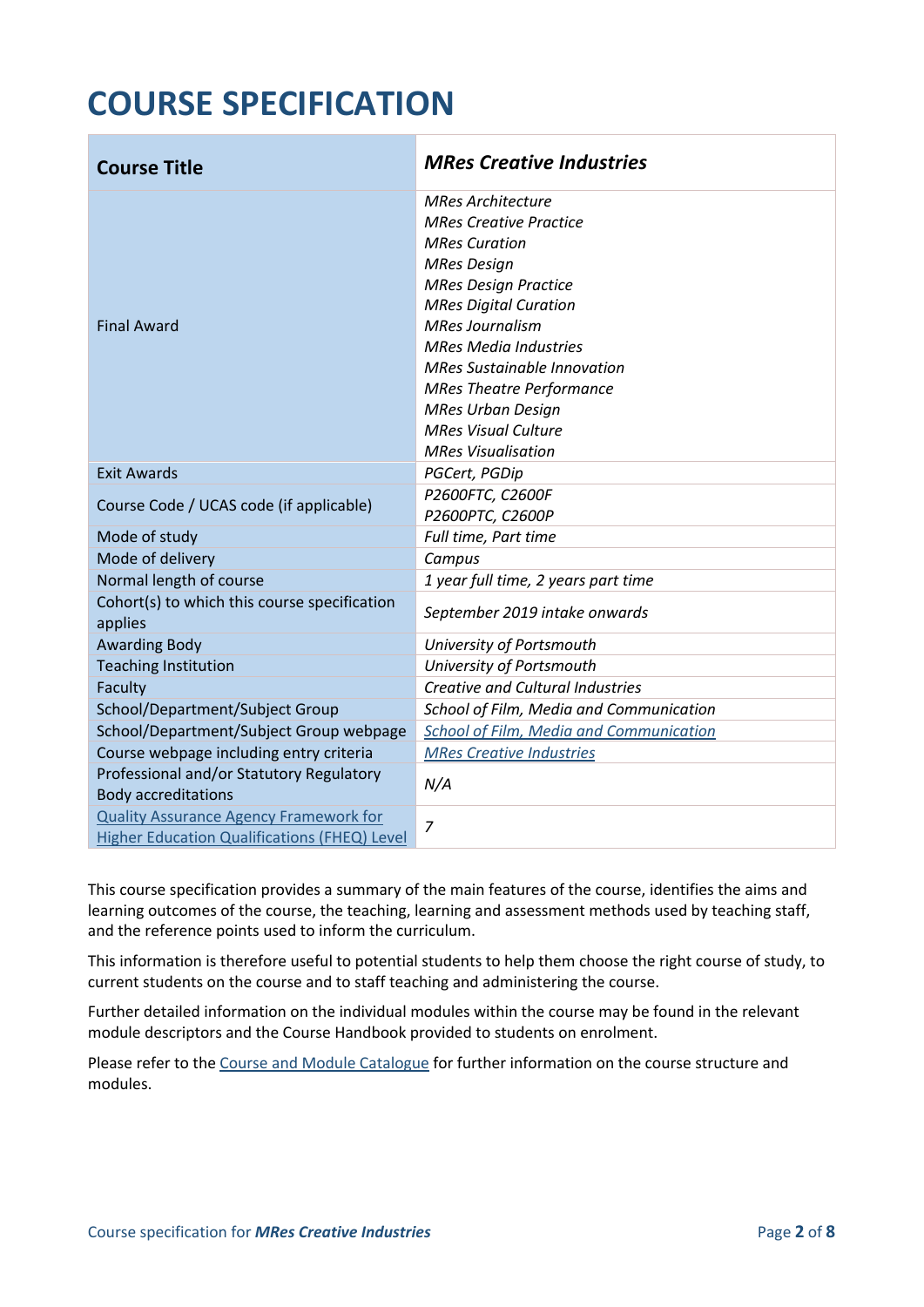## **Educational aims of the course**

- To enable students to demonstrate excellence in appropriate research design and techniques
- To provide an extended experience of research and the research process
- To prepare students to move into further postgraduate (doctoral) research study and/or project management in general
- To provide students with enhanced transferable skills for general employment
- To enhance critical analysis of methodological and conceptual issues
- To have a critical and reflective knowledge and understanding of the chosen subject, with both the ability and readiness to question its principles, practices and boundaries.
- To think independently, analytically and creatively, and engage imaginatively with new areas of investigation within and across discipline boundaries.
- To be able to synthesise new and existing knowledge and to generate original research ideas
- To be intellectually curious, embrace challenges and seize opportunities for development.
- To be able to locate, access and critically engage with information, using current and emerging digital technologies.
- To be able to communicate clearly and effectively, in a range of forms and to different audiences.

## **Course Learning Outcomes and Learning, Teaching and Assessment Strategies**

The [Quality Assurance Agency for Higher Education \(QAA\)](http://www.qaa.ac.uk/en) sets out a national framework of qualification levels, and the associated standards of achievement are found in their [Framework for Higher Education](https://www.qaa.ac.uk/quality-code/qualifications-frameworks)  [Qualifications](https://www.qaa.ac.uk/quality-code/qualifications-frameworks) document.

The Course Learning Outcomes for this course are outlined in the tables below.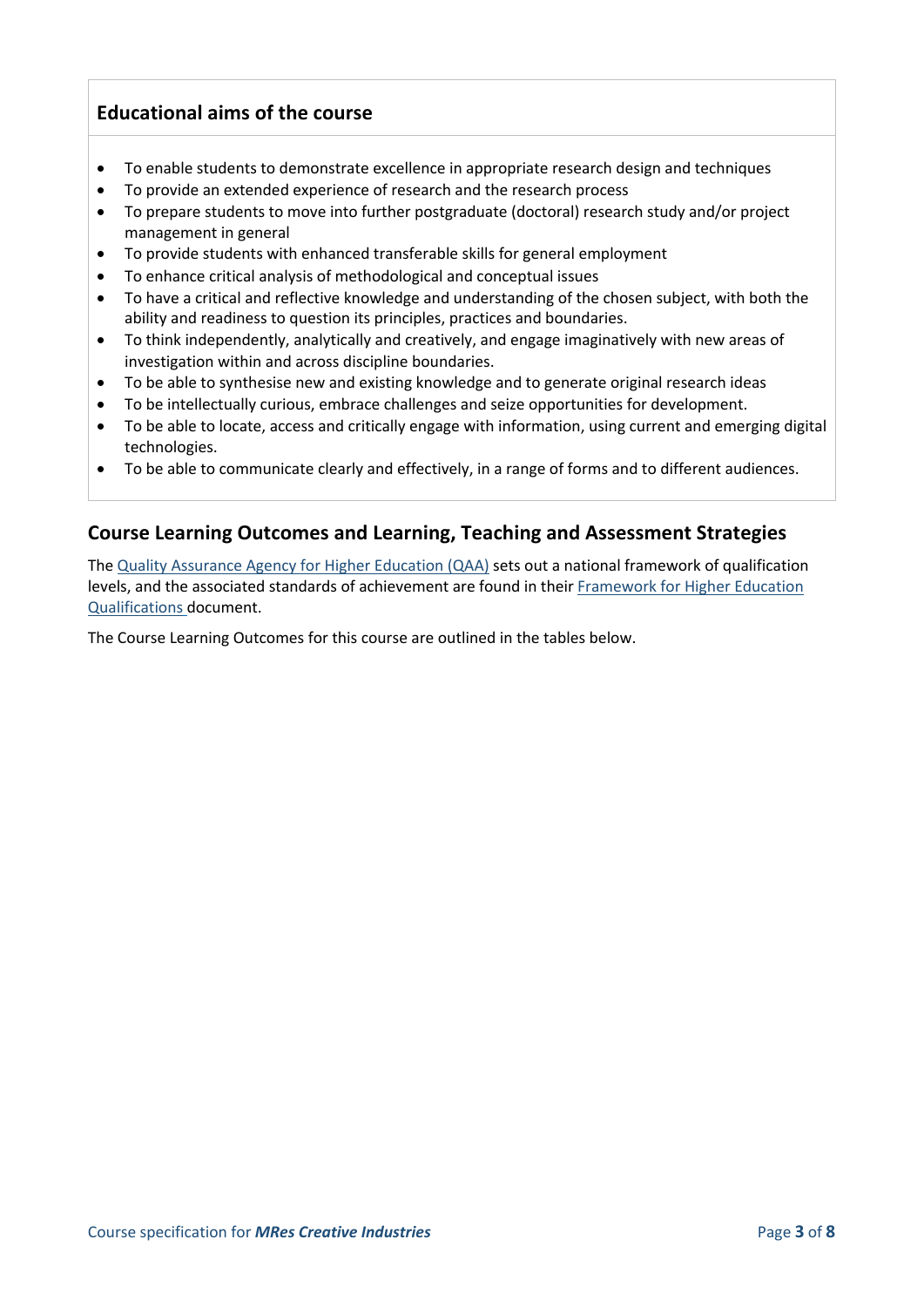## **A. Knowledge and understanding of:**

| LO<br>number   | <b>Learning outcome</b>                                                                                                                     | <b>Learning and</b><br><b>Teaching</b><br>methods                                                                               | <b>Assessment</b><br>methods                                                      |
|----------------|---------------------------------------------------------------------------------------------------------------------------------------------|---------------------------------------------------------------------------------------------------------------------------------|-----------------------------------------------------------------------------------|
| A <sub>1</sub> | A systematic understanding of knowledge, and a critical<br>awareness of current problems and/or new insights in<br>their subject specialism | <b>Tutorials with</b><br>supervisor;<br>independent<br>study                                                                    | Essays,<br>literature<br>review,<br>presentations,<br>thesis/practice<br>artefact |
| A <sub>2</sub> | Knowledge and understanding of project planning and<br>ethical procedures required for research                                             | Lectures,<br>seminars,<br>workshops,<br>tutorials, classes<br>with MRes CL                                                      | Project proposal<br>Faculty ethics<br>form and<br>process                         |
| A <sub>3</sub> | Knowledge and understanding of the theoretical and<br>methodological underpinnings of research undertaken<br>in appropriate areas           | Tutorials with<br>supervisor;<br>independent<br>study                                                                           | Essays, literature<br>review,<br>presentations,<br>thesis                         |
| A4             | Knowledge and understanding of comprehensive<br>techniques, methods and approaches applicable to the<br>completion of research projects     | Workshops run<br>by Graduate<br>School, Tutorials<br>with supervisor;<br>classes with<br><b>MRes CL</b><br>independent<br>study | Essays, literature<br>review,<br>presentations,<br>thesis/ practice<br>artefact   |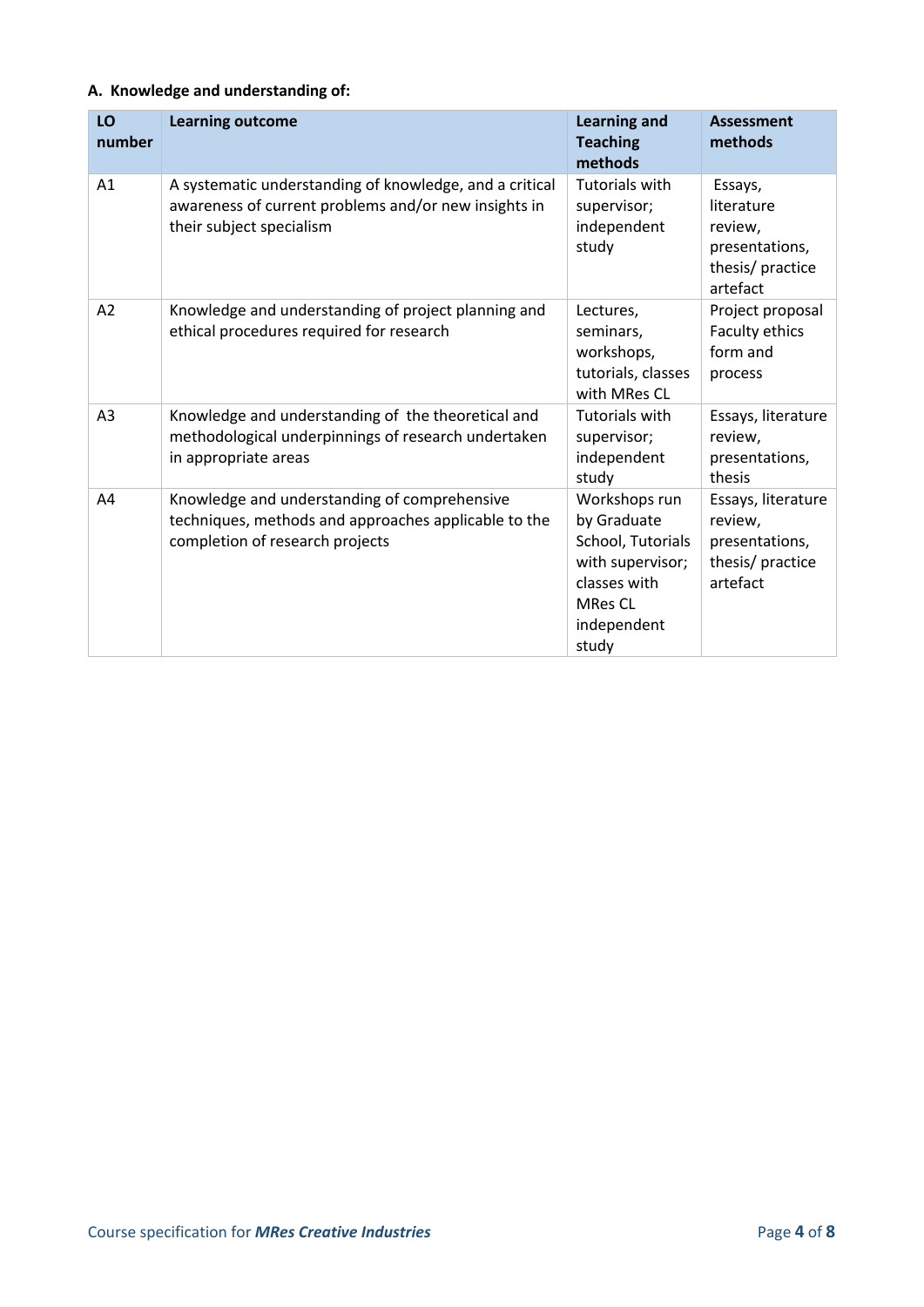|  |  |  |  | B. Cognitive (Intellectual or Thinking) skills, able to: |
|--|--|--|--|----------------------------------------------------------|
|--|--|--|--|----------------------------------------------------------|

| LO<br>number   | Learning outcome - Cognitive (Intellectual or Thinking)<br>Skills, able to:                                                                                                      | <b>Learning and</b><br><b>Teaching</b><br>methods                                             | <b>Assessment</b><br>methods                                                                            |
|----------------|----------------------------------------------------------------------------------------------------------------------------------------------------------------------------------|-----------------------------------------------------------------------------------------------|---------------------------------------------------------------------------------------------------------|
| <b>B1</b>      | Critique varying intellectual paradigms, methodologies,<br>research approaches, and analytical techniques and<br>how they contribute to the development of research<br>questions | <b>Tutorials with</b><br>supervisor;<br>classes with<br>MRes CL,<br>independent<br>study      | Essays, literature<br>review,<br>presentations,<br>research<br>proposal,<br>thesis/practice<br>artefact |
| <b>B2</b>      | Formulate appropriate research questions within the<br>realm of creative industries' research                                                                                    | <b>Tutorials with</b><br>supervisor;<br>classes with<br>MRes CL,<br>independent<br>study      | Essays, literature<br>review,<br>presentations,<br>research<br>proposal, thesis                         |
| B <sub>3</sub> | Critically appraise the value of theoretical perspectives<br>and research evidence collected in the specified area of<br>study                                                   | <b>Tutorials with</b><br>supervisor;<br>classes with<br>MRes CL,<br>independent<br>study      | Essays, literature<br>review,<br>presentations,<br>research<br>proposal, thesis                         |
| <b>B4</b>      | Select methodological approaches to the collection and<br>analysis of data that can be evaluated, interpreted and<br>disseminated into relevant formats                          | Workshops run<br>by Graduate<br>School, Tutorials<br>with supervisor;<br>independent<br>study | Essays, literature<br>review,<br>presentations,<br>research<br>proposal, thesis                         |
| <b>B5</b>      | Synthesise and contribute to the creation of new<br>knowledge within the research project                                                                                        | Workshops run<br>by Graduate<br>School, Tutorials<br>with supervisor;<br>independent<br>study | Essays, literature<br>review,<br>presentations,<br>research<br>proposal,<br>thesis/practice<br>artefact |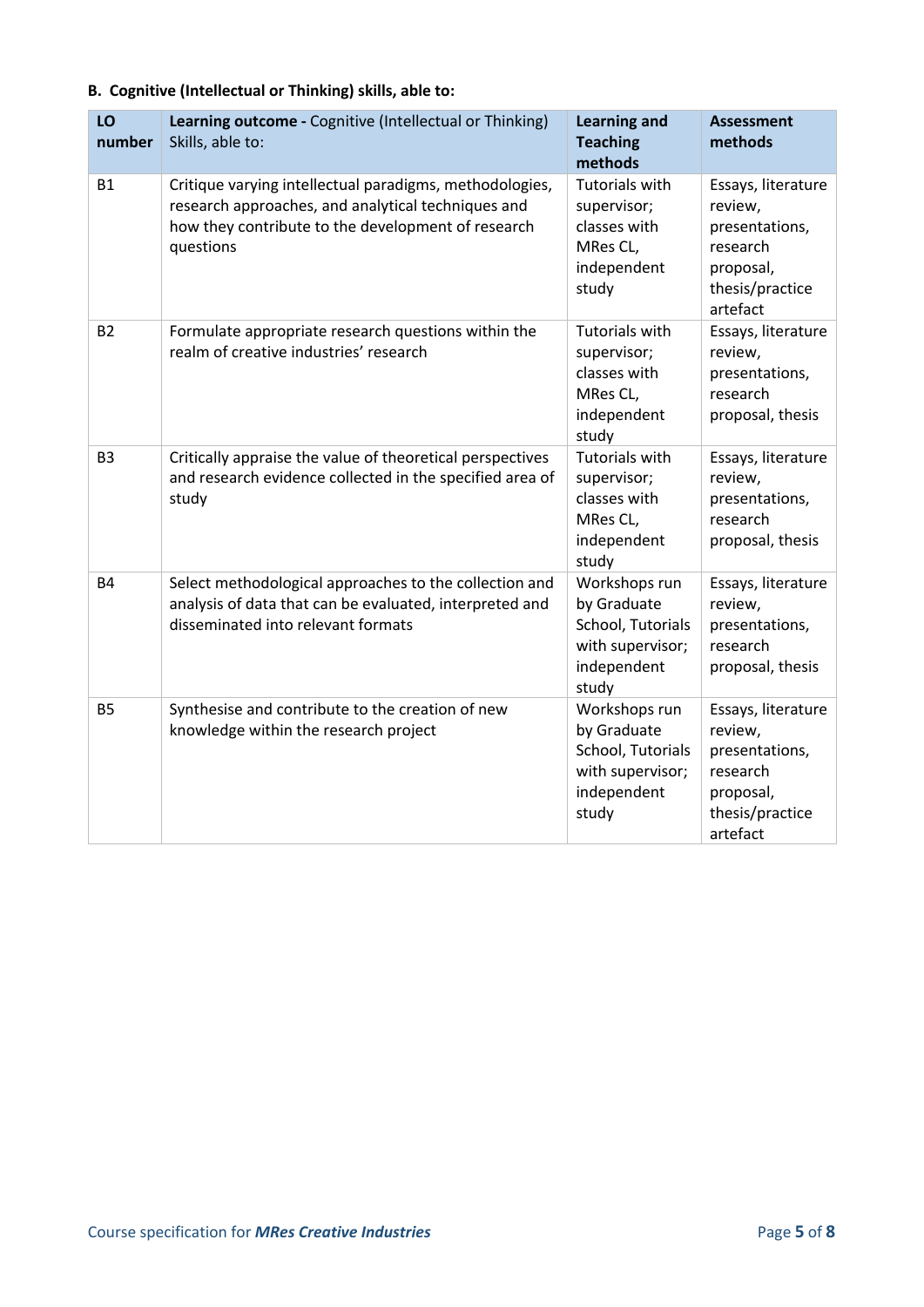## **C. Practical (Professional or Subject) skills, able to:**

| LO<br>number   | <b>Learning outcome</b><br>The transferrable skills that students will demonstrate<br>on completion of the course: | <b>Learning and</b><br><b>Teaching</b><br>methods                                             | <b>Assessment</b><br>methods                                                    |
|----------------|--------------------------------------------------------------------------------------------------------------------|-----------------------------------------------------------------------------------------------|---------------------------------------------------------------------------------|
| C <sub>1</sub> | Demonstrate competency in a range of relevant data<br>collection and data analysis techniques                      | Workshops run<br>by Graduate<br>School, Tutorials<br>with supervisor;<br>independent<br>study | Essays, thesis/<br>practice artefact                                            |
| C <sub>2</sub> | Produce critical reports in an appropriate format                                                                  | <b>Tutorials with</b><br>supervisor;<br>independent<br>study                                  | Essays, thesis                                                                  |
| C <sub>3</sub> | Identify ethical considerations and risk issues related to<br>specified area of study                              | Lecture on<br>ethics process,<br>Workshops run<br>by Graduate<br>School                       | Faculty ethics<br>form and<br>process,<br>proposal, thesis                      |
| C <sub>4</sub> | Develop well-reasoned arguments and integrate<br>appropriate empirical research                                    | <b>Tutorials with</b><br>supervisor;<br>independent<br>study                                  | Essays,<br>presentations,<br>research<br>proposal,<br>thesis/practice<br>output |
| C <sub>5</sub> | Identify and develop the relevant skills for a research<br>career                                                  | <b>Tutorials with</b><br>supervisor;<br>classes with<br>MRes CL;<br>independent<br>study      | Job application,<br>funding<br>application                                      |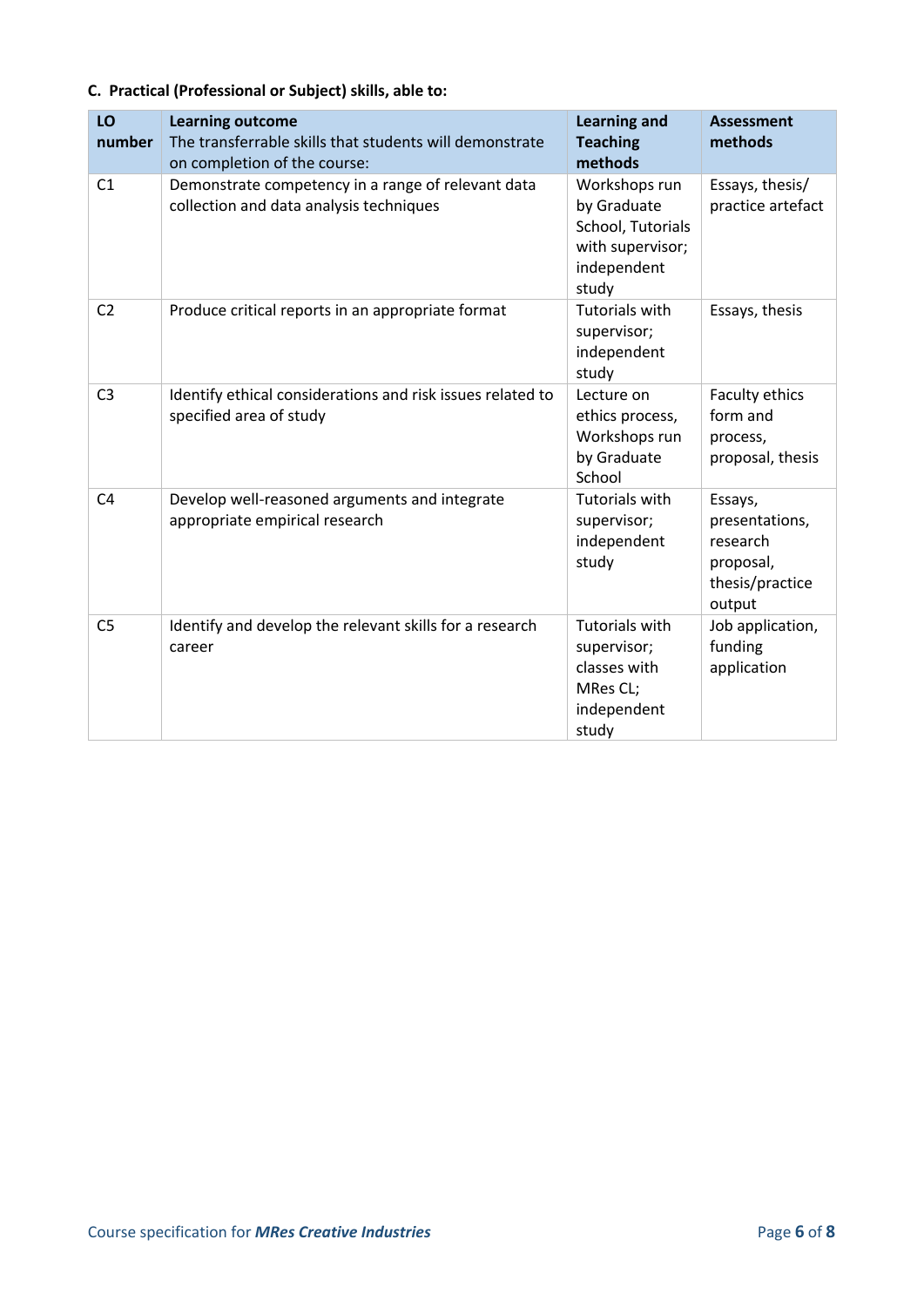| LO<br>number   | <b>Learning outcome</b><br>The transferrable skills that students will demonstrate<br>on completion of the course | <b>Learning and</b><br><b>Teaching</b><br>methods                                                                                     | <b>Assessment</b><br>methods                                                                          |
|----------------|-------------------------------------------------------------------------------------------------------------------|---------------------------------------------------------------------------------------------------------------------------------------|-------------------------------------------------------------------------------------------------------|
| D <sub>1</sub> | Exercise initiative and personal responsibility                                                                   | Workshops run<br>by Graduate<br>School;<br>independent<br>study, tutorials<br>with supervisor                                         | Reflexive essay,<br>Job application,<br>funding<br>application<br>thesis/practice<br>output           |
| D <sub>2</sub> | Communicate effectively and confidently, using a range<br>of media                                                | <b>Tutorials with</b><br>supervisor;<br>classes with<br>MRes CL;<br>independent<br>study                                              | Essays,<br>presentations,<br>research<br>proposal,<br>thesis/practice<br>output                       |
| D <sub>3</sub> | Identify and use the appropriate resources to enable<br>the successful completion of a task                       | Workshop with<br>subject librarian<br>- workshops run<br>by Graduate<br>School,<br>independent<br>study, tutorials<br>with supervisor | Literature<br>review, essays,<br>presentations,<br>research<br>proposal,<br>thesis/practice<br>output |
| D <sub>4</sub> | Demonstrate relevant skills for a career in research                                                              | Talk by careers<br>advisor,<br>workshops run<br>by Graduate<br>School,<br>independent<br>study, tutorials<br>with supervisor          | Research<br>funding<br>application, job<br>application                                                |
| D <sub>5</sub> | Develop a self-reflective element to learning and<br>evaluation                                                   | Independent<br>study, tutorials<br>with supervisor                                                                                    | Reflective<br>practice essay,<br>presentation                                                         |

#### **D. Transferrable (Graduate and Employability) skills, able to:**

## **Academic Regulations**

The current University of Portsmouth [Academic Regulations](https://staff.port.ac.uk/departments/services/academicregistry/qmd/assessmentandregulations/) will apply to this course.

## **Support for Student Learning**

The University of Portsmouth provides a comprehensive range of support services for students throughout their course, details of which are available at the [MyPort](http://myport.ac.uk/) student portal.

In addition to these University support services this course also provides access to:

CCI Creative Skills: One to one support sessions and group tutorials in creative software and skills relevant to CCI courses and future careers.

CCI Academic Skills: Access to resources to support learning strategies and techniques through one to one tutorials or group workshops.

CCI Student Support Advisor: Help to find appropriate academic, pastoral or practical support. Specialist equipment and facilities relevant to the course.